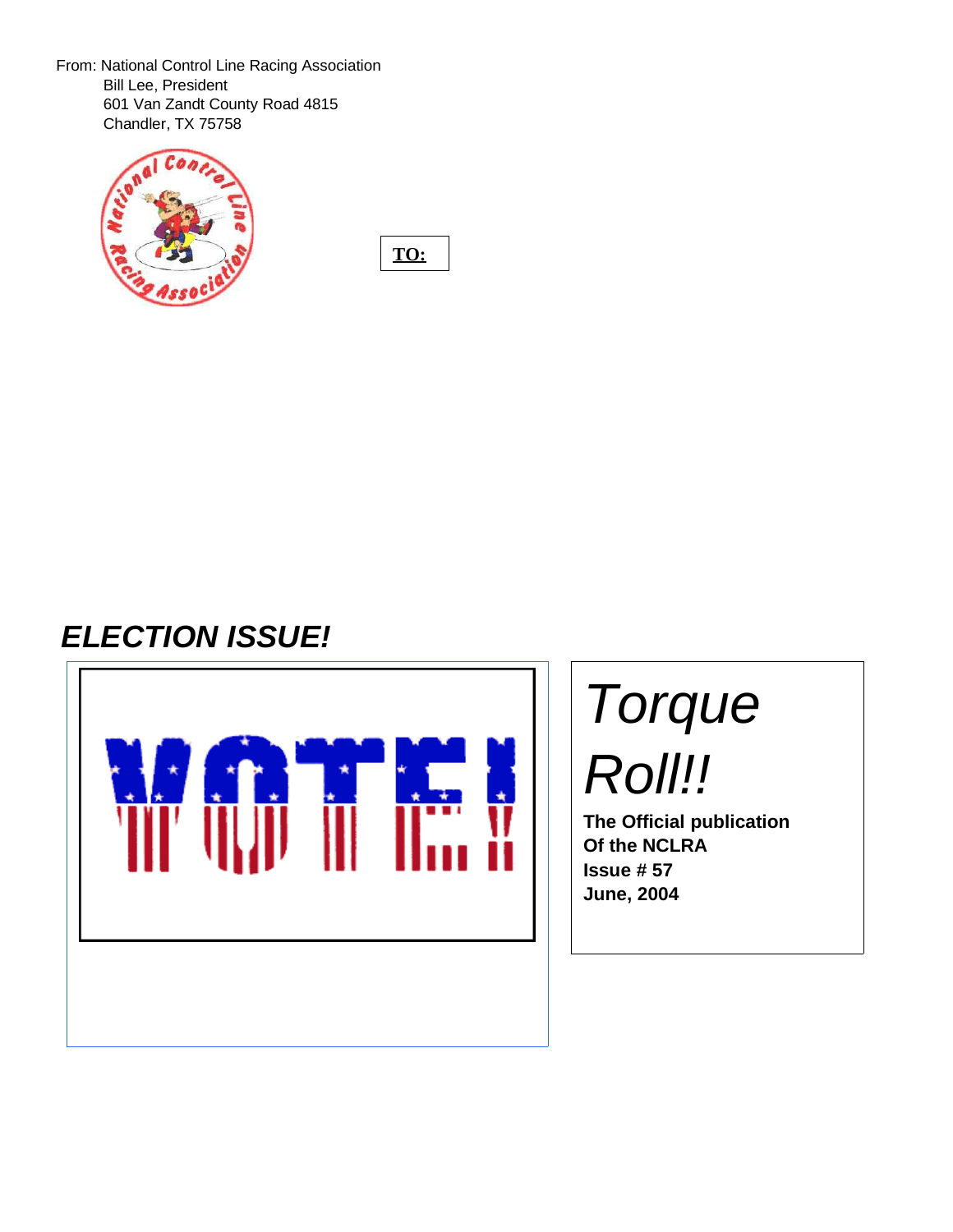# **President's Column – June 2004 –Bill Lee**

**NATs Planning**: As you all know, the NATs Racing director this year is Bob Whitney. Bob has stepped forward to take his turn running the NATs instead of participating. And he still needs help. Please contact Bob at F2CRACER@aol.com to volunteer. Yes, the time is short and that is why this late request is the first thing in this column!

The NCLRA dinner and meeting will be held at the Sirloin Stockade. That's another buffet place about a mile west of where we were last year. Better food IMHO, and a bigger back room for us to use. The banquet will be on Wednesday evening as is the norm.

Fuel for the NATs will be supplied by PowerMaster. It will be GMA 10%. That blend of fuel has 22% oil: 11% synthetic and 11% castor. We have contacted Fox to sponsor Fox Race and it is expected that the will supply fuel and prizes as they have in the past.

**World Champs**: The 2004 CL World Champs are rapidly approaching. Planning is coming together well. As of last word, we have 28 countries that look like they will be there. Based on the information entered into the World Champs web site, there are 34 F2C teams entered.

For added information, visit the World Champs web site at: http://www.2004CLWC.org/

Racing will start each day, Tuesday through Friday, at 10:00 a.m. The idea is that the weather in Muncie is best in the morning, but tends to get windy later in the day. But to avoid the early-morning temperature change, we will start at midmorning and be completed each day by 1 p.m. or so.

The Qualifying rounds will be flown Tuesday-Thursday, Semifinals on Friday, and then the Finals will be scheduled on Saturday, interspersed with the F2D Finals and the F2A "Best of the Best" mini-competition. And of course, F2B will drone on all day long! :-)

**Ballot**: In this issue is a ballot that you need to fill out and return. This is the year that we elect the President, Vice President and Secretary/Treasurer. And, for a change, there are folks wanting to do the job! We actually HAVE multiple nominees for these positions. A couple of "campaign statements" were published in the last issue of the TR, and others follow in this issue.

Also on the ballot will be two proposed Bylaws changes which are described elsewhere in this newsletter. Please vote!

**Racing Coverage**: I received a long note from Bob Hunt concerning the ability of *Model Aviation* to cover events in the magazine. The restrictions that they have are severe, and since the magazine is supposed to reflect the membership to some degree, those of us in the "niche" category will have to accept infrequent coverage of our interest.

Bob has asked each of the Special interest Groups of AMA to provide him a list of events which we would like to have

special consideration for coverage. Obviously, the NATs must be there, but that is a given since there is an entire issue of MA devoted to that event. And this year, the World Champs will be covered, so I am told, since it is being held on U.S. soil. But what else do we want to see covered? What events? Are there any?

I believe that if we are to have adequate communication within our interest, we are going to have to do it ourselves. I do not see any help covering and promoting CL Racing coming from AMA or via *Model Aviation*. We are just too small of a "niche", we fly with wires and not radios. I see the *Torque Roll* as the primary vehicle for communicating among CL Racing folks. Yes, of course, the internet and the forums, too, but as a publication, something you can sit down in the easy chair and read, it's going to be our own publication. We cannot depend on what we will get from AMA and *Model Aviation.*

**T-Shirts and Hats**: We have NCLRA t-shirts for sale, and have lately added a nice hat with the NCLRA logo on the front. Hats as well as t-shirts are \$10 each and can be ordered by contacting me. Go see a picture at the NCLRA web site at: http://www.NCLRA.org/

# **President Election Statement- Bill Lee**

I have served NCLRA for the past two years as President. In that two years we have seen a major changes in the organization, a revitalization that has been dramatic. The emphasis has been to reach out to ALL of the folks within the CL Racing community and get ALL included in the flow.

To that end, I made very sure two years ago that all of the District's had a named representative, and that each Representative gave routine reports about what is going on in their area. Each District Rep is asked to contribute something in each issue of the *Torque Roll.* For the most part, it has worked well.

Another major change was in the newsletter you see before you: the philosophy is that if WE want to have good communication on CL Racing matters, then WE will have to do it! And the *Torque Roll* shows the direction of that philosophy. Over the past two years, we have produced what is a fine publication. We have been able to get it printed in color routinely. The *Torque Roll* is something that makes joining NCLRA worthwhile, a feeling that has been expressed to me on many occasions.

In the past two years, we have established two new NCLRA racing events, events which through local popularity, or perhaps with hoped-for popularity. The rules for both events were developed by committees from all around the country, and the results are quite good. Again, the emphasis is to be inclusive and to reach out to ALL of the racers in the country. There is still work to be done, however.

I have been nominated for re-election to the post of NCLRA President. If you believe that the changes we have made in the past two years have benefited the organization and CL Racing in general, I would appreciate your support in this election.

Thanks,Bill Lee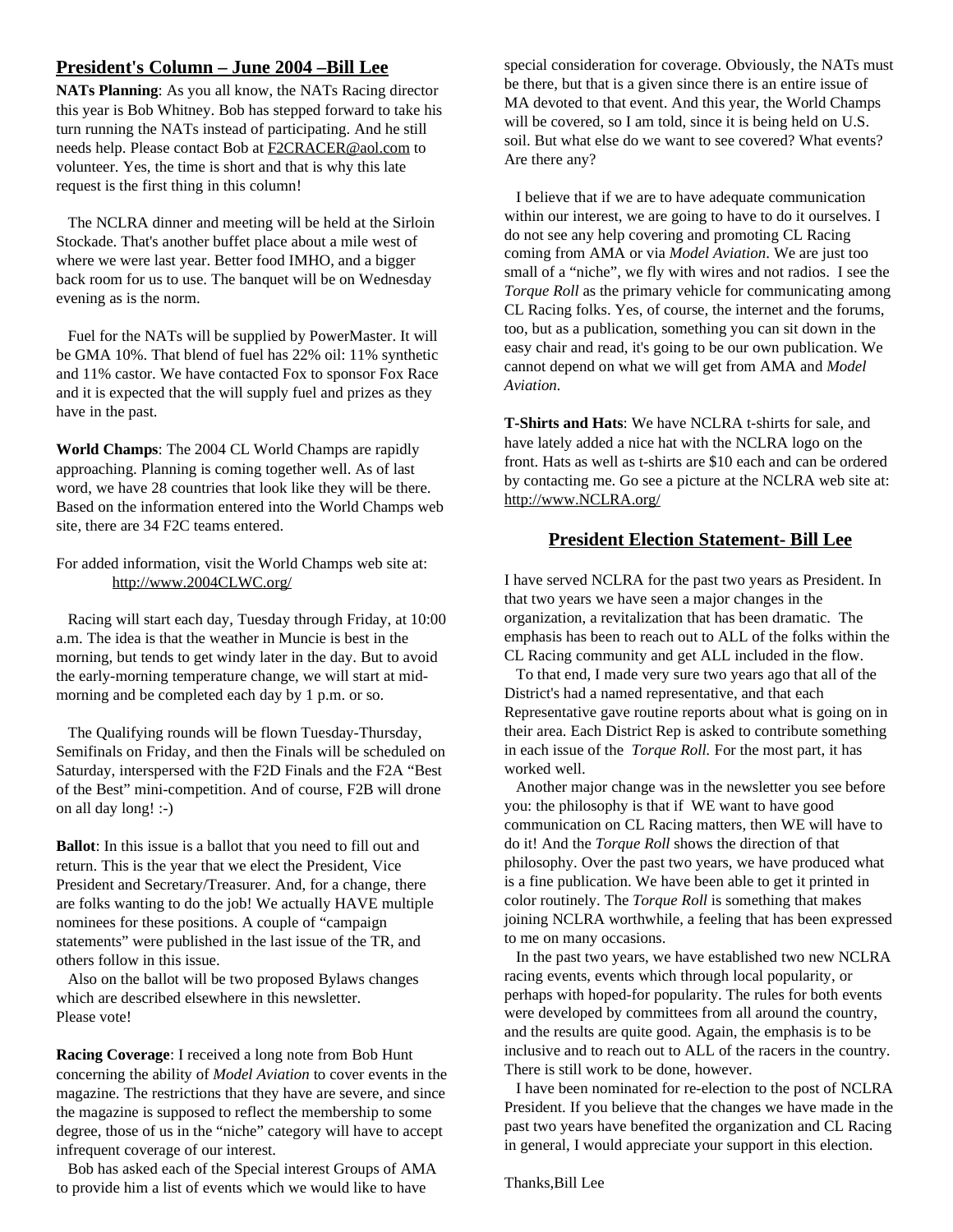#### **CANDIDATES' STATEMENT-BOB WHITNEY**

I would like to throw my hat in the ring for President of the NCLRA, and I would like to endorse Steve Wilk for Vice President. Together we feel we can bring most of the NCLRA racers together, working together, to keep our hobby going as long as possible .

I feel NCLRA has two functions,1, to run the events at the Nats, and 2, to promote racing ,and modeling in general,through the Torque Roll Newsletter and our membership.

I feel each District should do their own thing, we don't need NCLRA telling us what to do at our local contests.

I am an active CD and run at least one contest a year in our District.

I consider myself a modeler, I am a District rep for NASS , [have held 2 speed records over the years] ,I also fly some Free Flight.

I have flown every AMA control-line event in the book at least once, have placed in all but Carrier and Scale.

I feel Steve and I could work together to bring harmony to the group,

I also feel Tom Wilk would be an asset as Secretary/Treasurer. That's my story and I am sticking to it. Bob Whitney,

AMA,RAD .e-mail f2cracer@aol.com

#### South Central Report-Russ Green

**Race Report DMAA Spring Warm Up** Dallas Hobby Park April 17, 2004

The Dallas Model Aircraft Association (DMAA) held their first racing contest of the year in April. Unfortunately the weather did not cooperate. It was extremely windy, so Slow Rat and Texas Quickie were the only events flown. The contestants decided to save their Mouse, Goldberg and Sport Goodyear racers for a calmer day. Slow Rat was flown 1up and Texas Quickie was flown 2 up to make things a little easier in the wind.

#### **Slow Rat JSO**

 st Bill Bischoff 5.44.08 nd Russ Green 5.59.03 rd Mike Greb 41 laps Dale Gleason DNF

#### **Texas Quickie Rat JSO**

 st Bill Bischoff 6.09.66 nd Mike Greb 6.24.55 rd Bill Lee 6.29.44 th Russ Green 38 laps Dale Gleason DNF

# **SOUTHEAST REPORT/CONTEST RESULTS BOB WHITNEY**

The April contest in Jacksonville had a very small turnout, with even fewer pilots.

If it hadn't been for Tom Fluker and Dick Lambert flying for anyone who needed a pilot we probably would not of had a contest. Dave and Pat also flew for others when they went flying their own. Needless to say we had some tired pilots at the end of the day. Just ask Dick! Anyway they never sent me the times, but here are the unofficial results:

F2C- 1st Fluker, Lambert 2nd Hallas Whitney TQR- 1st Gabe Manfredi 2nd team Aaberg 3 rd Wayne Trivin Clown-1st Bob Whitney 2nd team Aaberg 3rd Dave Hallas Fox -1st Ron Macknet 2nd Dave Hallas 3rd Team Aaberg Mouse 1-1st team Aaberg 2nd Gabe Manfredi 3rd Hallas/Whitney. Mouse 2-1st Gabe Manfred I 2nd Hallas/Whitney 3rd Team Aaberg The Southeast should make a good showing at the Nats in Racing ,Speed and Stunt. BOB WHITNEY, STILL NEED E.D. FOR QUICKIE RAT...

# **CONTEST REPORTS**

# **ST LOUIS-MAY 16TH BY TIM STONE**

Buder Park, south of St. Louis, Missouri was the site of the Tom Blankman Memorial Speed & Racing contest. There was near perfect weather conditions unlike past years' contests where high humidity slowed the motors down noticeably.

While the racing times were excellent, the turnout was miserable with the exception of Fox Racing (7 entries). Goodyear had 2 of 3 entries scratch due to mechanical problems reflecting a lack of practice.

**GOODYEAR** (3 entries) ST - Bob Oge 2:56 **TEXAS QUICKIE RAT** (4 entries) st - Bob Oge 3:01.50 nd - Tim Stone 3:02.20 **NCLRA FOX** (7 entries) st - Tim Stone 5:47 5:50 (final) nd - Gary Frost 5:46 5:59 (Final) rd - Bob Oge 6:29.5 6:29 (Final) th - Jim VanArtsdalen 7:09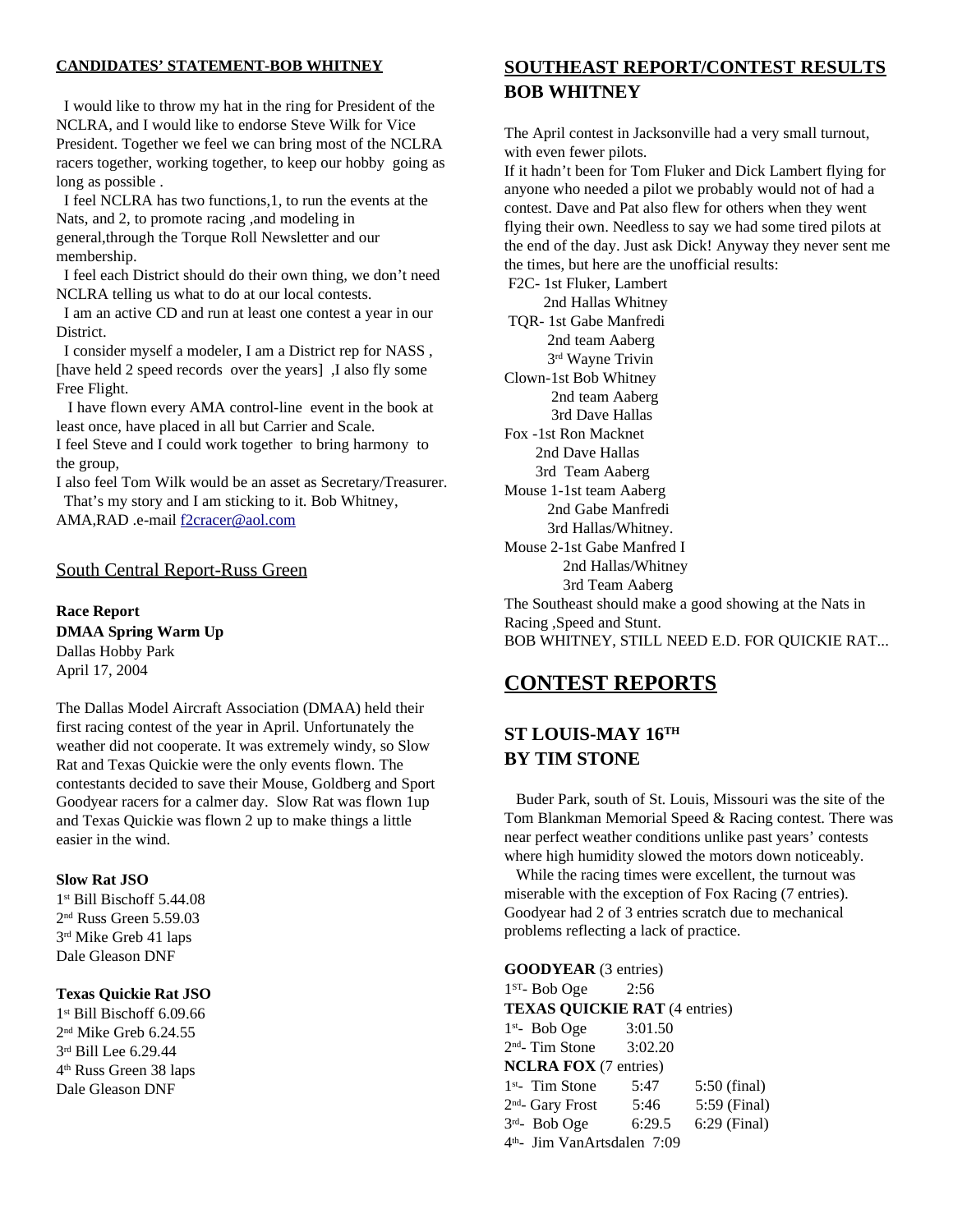# **SOUTHWEST REPORT-DOUG MAYER**

Greetings from the SouthWest! This will have to be my last message before get married on Saturday. With all of the wedding planning I haven't had much extra time on my hands. Will you ever see me again, or will I disappear into the domestic trap for the next 20 years? Is marriage a good thing, or will I lose all of my toys in the garage and have to replace them with lawnmowers, weed-whackers, rakes and shovels? Will my quickie rat become a "has-been" rat? Will my batteries go dead and will my fuel evaporate? I don't think so. I have a really good lady on my hands so I'm sure once this wedding is out of the way I will have MORE time on my hands.

By the time you read this we will be past the Memorial Day Weekend. One of the biggest events of the year in the South West is actually located in the North West!! Every year on Memorial day weekend, a whole bunch of our racers make the annual pilgrimage to the the NW Regionals held in Albany Oregon this year. This is notoriously the second biggest racing contest in the US, just after the NATS. It is also 2 months before the NATS which gives everybody a chance to dust that winter dust off of your models and get some good head to head competition practice before the NATS. I won't be at the NW Regionals this year because it's the same weekend as my wedding, so I will try to get a report from some of the other guys for next months' column.

Good luck to all the SW Racers who make the trek to Oregon!!

This month is your chance to make a difference in our sport of CL Racing. This is election month on our 2-year cycle for the primary officers, President, Vice-President and Secretary. I'm sure that every person on the ballot will do a good job to support our hobby, or they would not have volunteered for the position. Remember this, all of the people who work for the NCLRA including the officers, the regional reps, and especially our wonderful hard working editor, we all work for free. We all volunteer to try to make this a more organized effort. We all need YOUR SUPPORT!! This means taking a few minutes to fill out your ballot and return it to the NCLRA to make a difference in our sport. Vote for someone who you think will do a good job to support the NCLRA. Also, the newsletter editor and the regional officers tend to do most of the work for this newsletter. As ALWAYS, if you have pictures, articles, comments, contest results, etc........send it to Tim Stone so he can make a more comprehensive newsletter for all of us to enjoy.

Two months ago we had a wonderful contest in Tuscon Arizona. Although I didn't get a chance to get Tim Stone an article in time, I'd like to take this chance to give some news on the event. One of the exciting things about a springtime contest is all of the new aircraft that comes out of the winter construction Hangar. There were some really nice airplanes that debuted at this contest. Take a look at several of the new planes that debuted in Arizona.

Remember to VOTE, tighten your bolts, and wear your sunblock. Cheers from the South West!!



Chris Peter - B-Team racer. I don't know what Chris has named his new racer, but it has really classic lines and a eyecatching paint scheme. Chris opened his garage and house to the wayward travelers again this year and put on a good show with his new airplane. Thanks Chris!



Mike MacCarthy - "Sorceress" Formula Unlimited Bi-plane. This is a very accurate scale model of the Reno air racing biplane. It was also quite a show stopper. I had quite a shock when not one, but both wheels came off during a race. I was able to run out of the circle and ditch the plane in the grass and fortunately, not a single scratch was made to the airplane. Mike has reported that the wheels have been soldered on in

lieu of the bolting that that he had previously used, Phew!!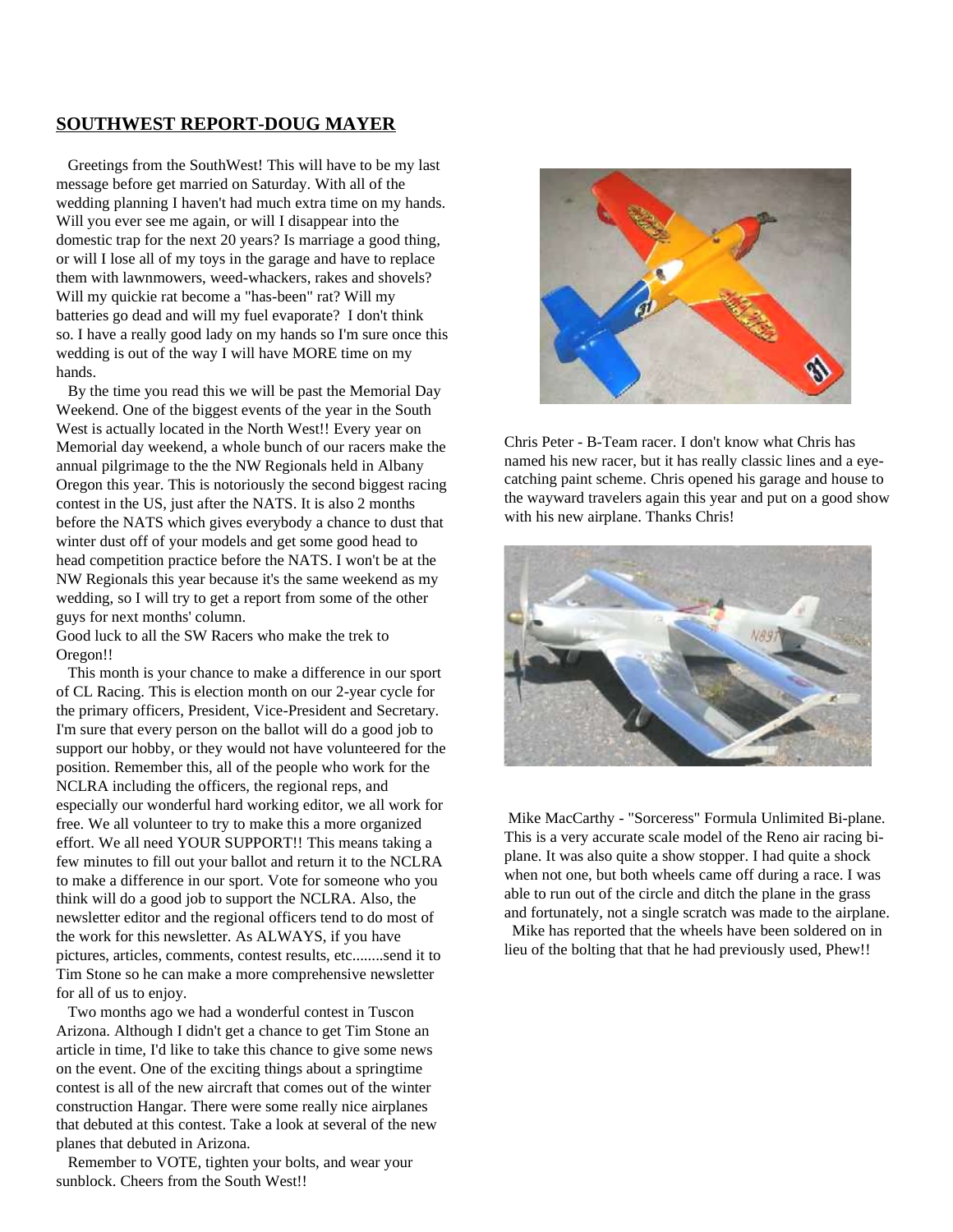Don Burke - "Nemesis" B-Team racer. This is Don's second B-team racer and it appears to be quite a bit smaller than his original plane. It has very nice lines and Don reported that he built this plane in record time......2 weeks before the contest!!! Unbelievable!! It must be very productive to be retired. Hey Don, can You build me some new planes??



#### **EDITORS' COLUMN-TIM STONE**

Bob Oge & I made the trip out to Tucson for the March 27& 28<sup>th</sup> contest and were treated to some fine racing. This being our first outing of the year (absolutely no practice due to Chicago winters) we went out with untested equipment, and paid the price for it! One of the things that we didn't plan on was how the altitude (2000 feet higher than Chicago) would affect our normal setups. In practice we found that we had to go to much smaller propellers than we were used to.

At higher altitudes the air density decreases, and to compensate you have to go to larger venturis or smaller props to make up for this. In TQR & Fox you cannot change venturis, so a smaller prop is your only option. The moral of the story is practice, practice….

The times turned in Texas Quickie Rat were some of the fastest seen to date. Bill Cave/Jim Holland turned a 2:56 preliminary time! There was also a 2:59 by Jim and a 3:02 by Russ Green. All this at 2600 ft altitude!

There is also a report that at the April contest in Jacksonville at least one of the Florida boys had airspeed in the mid 15 second range. I have received a few emails from people concerned that the speeds of TQR are now exceeding the "17.4 second" rule, and that it may be time to decrease venturi diameter by .010 as spelled out in the NCLRA rules for TQR.

This is a real 'hot potato' issue that nobody really wants to address; we do not want to diminish the popularity of this event. It is most likely that airspeeds will be closely watched at the 2004 Nationals, and reviewed by the NCLRA officers.

#### **ENGINE REFERENCE BOOKS**

I met with Jim Dunkin a while back during a stopover at The Oge ranch. Jim is a former four time U.S. F2C team member, and perhaps the leading authority on the history of 2.5cc (.15) racing motors. Jim has over 1500 .15's in his collection! He has compiled a terrific book on .15 size motors in both full-color (\$100.00) and a B&W (\$50.00) versions.

255 pages of all .15's! It is a very nice reference for racers. Jim also has published a separate book on .049's. Contact Jim at; 816-229-9671 or email dunkin@discoverynet.com



#### **NEW HAMSTER TOPS**

Steve Eichenberger is producing some very nice glass/CF tops for Hamster. They fit the Darp 'A' pan & can be used for either upright or inverted setups. Steve's 'S' glass top has CF reinforcements, and he also makes one totally out of carbon fibre. Contact info for Steve is in the Supplier section at the back of this newsletter.



#### **PITCH, PITCH, PITCH…**

I got a call from Vic Garner concerning the propeller article in the April 2004 newsletter. Vic pointed out an area that might be confusing to many is the pitch of a prop and how it is measured. When you check the pitch at different stations on a propeller, it may be different; perhaps 6" pitch at the hub, and 8" pitch at the tip. What then do you call it? Is there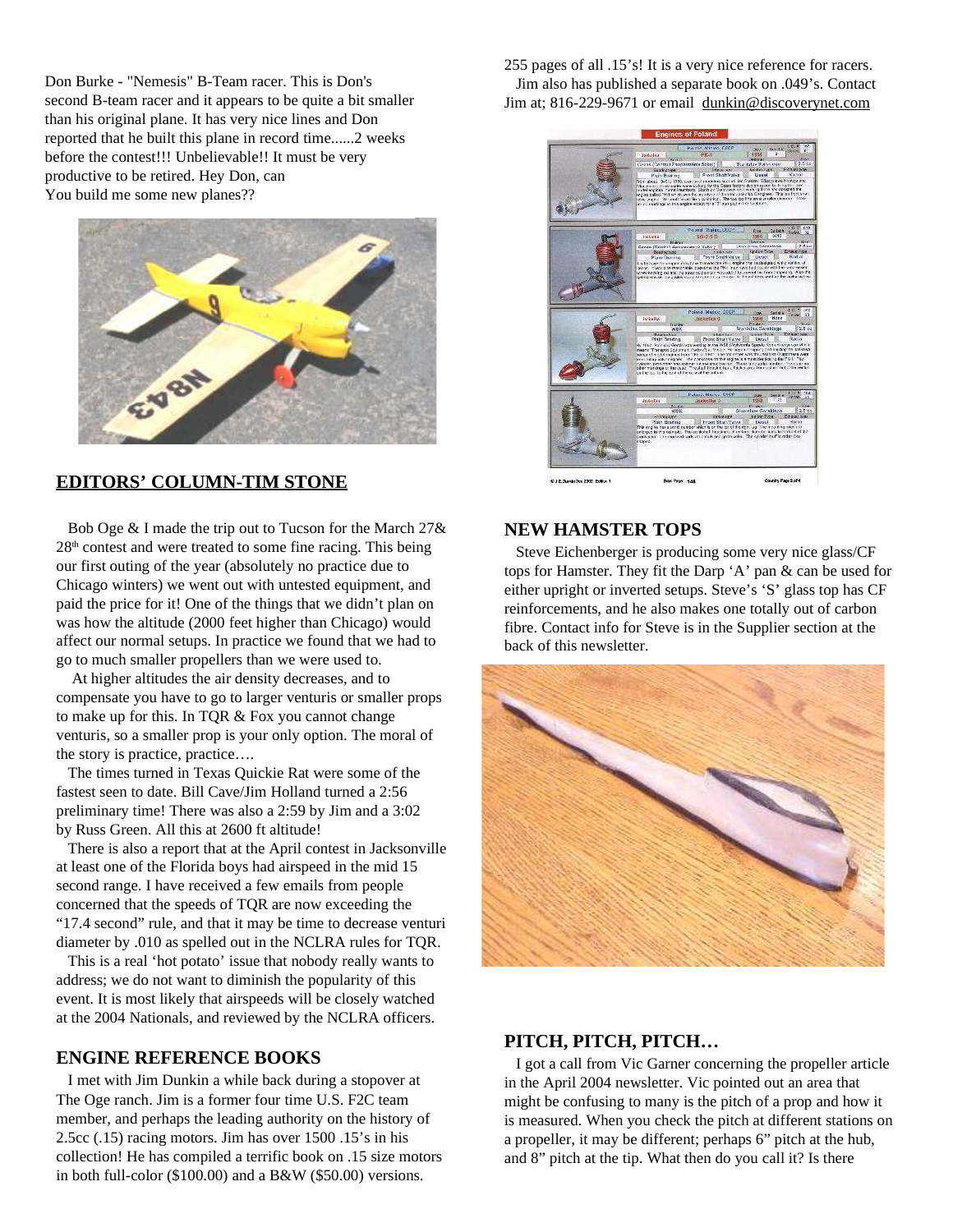something wrong with that prop? Perhaps the best explanation I could find is in the "Bolly Prop Book" available online at http://www.bolly.com.au/book/ I highly recommend this reference for all you racing types.

Here's what Bolly has to say about pitch;

"Pitch should always climb from the root to the tip, with the rate of increase being less at the tip - even constant over the last 20% of the diameter. The quoted pitch should always be the 'peak' measurement, although to be more reliable and consistent quoting the pitch at 80% of diameter is the usual practice.

The pitch distribution described above is often described as 'progressive pitch', ie - the pitch progressively increases along the blade from root to tip. Some prop manufacturers quote pitch as say 6 - 10. This refers to a 6" pitch at the root, and 10" of pitch at the tip. This should simply be regarded as a 10" pitch propeller.

The often quoted alternative to progressive pitch is 'constant or helical' pitch, ie - the identical pitch measurement from root to tip. This type of prop tends to be extremely efficient .... but at only one rpm range."

# **NOTE FROM THE NORTH-LES AKRE**

Just thought I'd send you some pics of some new airplanes I've been working on.



The first is a Fox Racer, the other is a Vintage 1/2A team racer. The Fox racer is a Brodak Super Fly, with severely reinforced nose, and alum. mounting plate and gear. I've only test flown this airplane once so far, so it's too early to give any performance #s. All up weight is a rather portly 28oz. but thats good for the windy conditions we see a lot of up here.



Second is the 1/2A Vintage TR. The model is called a Little Star, which is a scaled down model of the Blue Star "B" TR of years past. It is powered by a PAW 1.5cc Twin Ball bearing diesel, and features an Alum crutch, cyclon shutoff, and spring loaded filler valve assy. It also features an exhaust prime. The shutoff is used to obtain your comp, and needle settings, and not actually used during a race unless you wish to incur a 30 second penalty (that sucks). It weighs 12oz. and is still getting sorted out. It needs more nose weight, so I'll have to build a steel spinner nut once I obtain the correct B.A. Tap. Which is close to m5x.8 but just far enough out that you can't fudge it (NUTS!)

Nothing new on the stealth motor at this time...still waiting for cofirmation that the manufacturer has found the neccessary



H.P. to make it competitive. I don't think it will be ready by Nats time (Darn!).

Well, thats abut it for now...Later, Les

#### **REBUILD IN PROGRESS-TIM STONE**

I recently acquired one of Jerry Meyer's Slow Rats. Since Jerry already had one in the AMA Museum, I decided that I would rebuild it to race rather than let it hang on the wall. I think this would have made Jerry happy.

Stripping the plane down revealed a very substantial airframe that had been raced a lot. So far the work involved in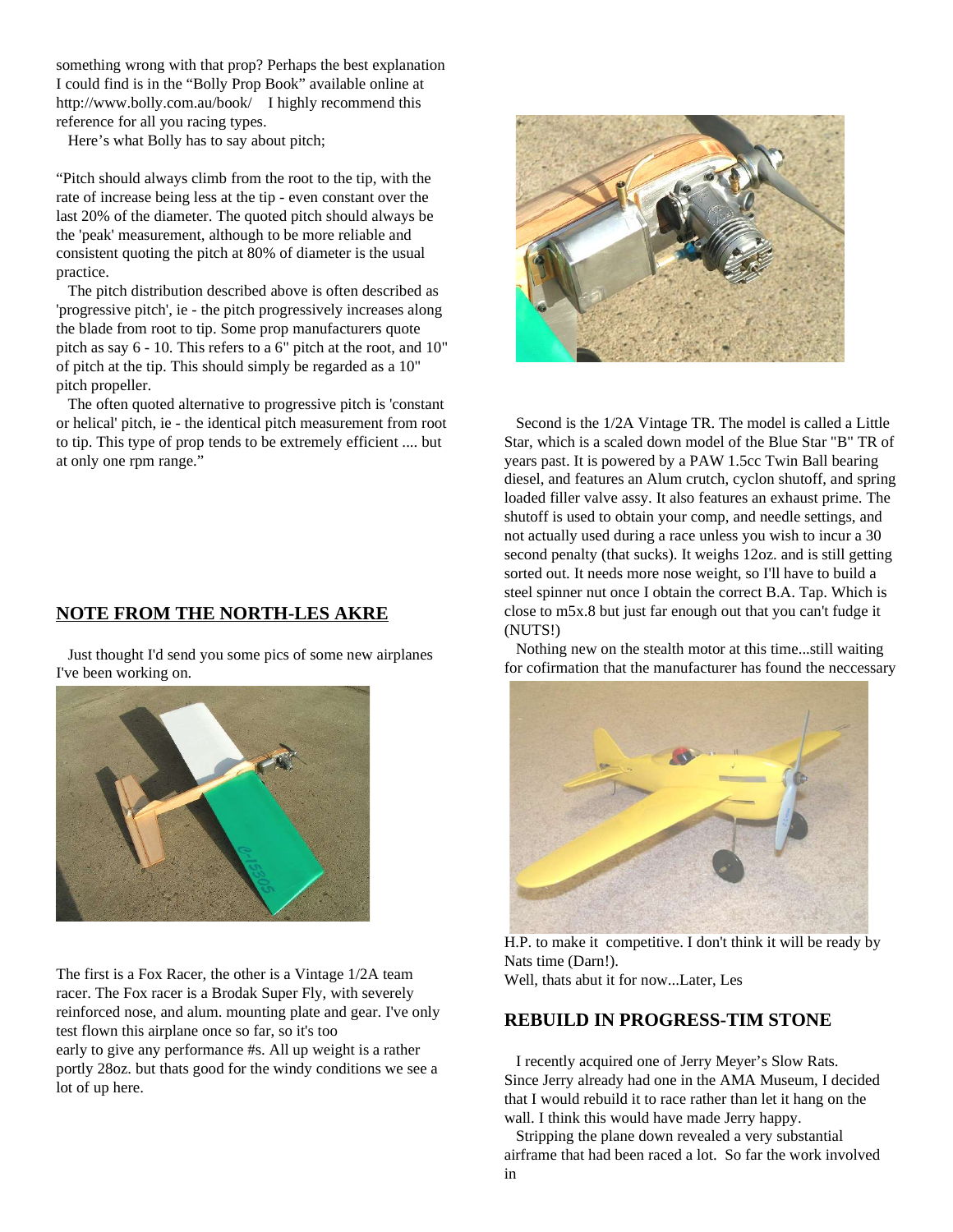getting it back to like new condition has probably exceeded



that of building a new plane…but the result will be worth the effort. I have replaced the leadouts, replaced all worn & damaged wood, and brought the airframe down more closely to the minimum specs. The body has been shortened by 1", and wing has been cut down to 305 square inches. have also lightened the airframe wherever I could in the rebuilding. So far the plane is 5 OZ lighter than before. At the speeds that Slow Rats fly, that equals around 10LBS less pull at the handle which should help with better handling & airspeed.

The plane will be finished in its' original colors, and I have preserved the original decals & markings to be used.

I am looking forward to racing it as a tribute to a dear friend and a great competitor.

# **STEVE WILK ON PROPS…**

This is a copy of an e-mail that I get quite often. And I think we can use this to compliment what you wrote in the last newsletter.

What is the difference between R-8 6X6 and S-5 6X6?????



A prop is list by the length and the pitch at the last station on the pitch gauge.

But since everyone uses their prop on different planes and events the prop size (pitch), this may not be accurate for what you want.

Since you will be running your prop about 6" of length, the information from station 6 & 7 (Grey Section) will be cut off and is not used.

When looking at the pitches at the different station you will notice the progression of the different stations.

Some props will have a constant pitch like CM-1 which is the same pitch at each station.

Other props will have a progressive pitch like K-5 which keeps getting bigger at each station.

The next thing you look at is the blade of the prop.

I've attached a pic of the props.

Some props have more blade area than others and some have a cuff (C) at the hub of the prop (3rd attachment).



With all this information how do you choose a prop? Trial and Error!

You need to establish a base prop, and I do this by choosing a prop that everyone running.

Run the prop and get some times on the prop and use the information make your changes to that prop or choose a different one.

I will then other props similar to my base prop and try them. Once you find a couple of props that work the best for you. You can then make modifications to those props.

You can make 4 different changes to it: Length - Blade Area - Thickness - Pitch

Length - You can keep you prop down until you see a drop off in speed. This is the easiest change to make.

Blade area - You can narrow the whole blade or just at the tip. Keep in mind that you will need to reshape the airfoil if you

do that.

Thickness - Sand the top of the blade, thinning it out and measuring it with a caliper.

Blade thickness creates drag so thinner in better but to thin can weaken the blade where it flutters or fails.

Reshape the airfoil.

Pitch - Re-pitching a blade is the to toughest of the things to do.

I use a half round file and by sanding the back of the prop to change the pitch at one station at a time, on both blade.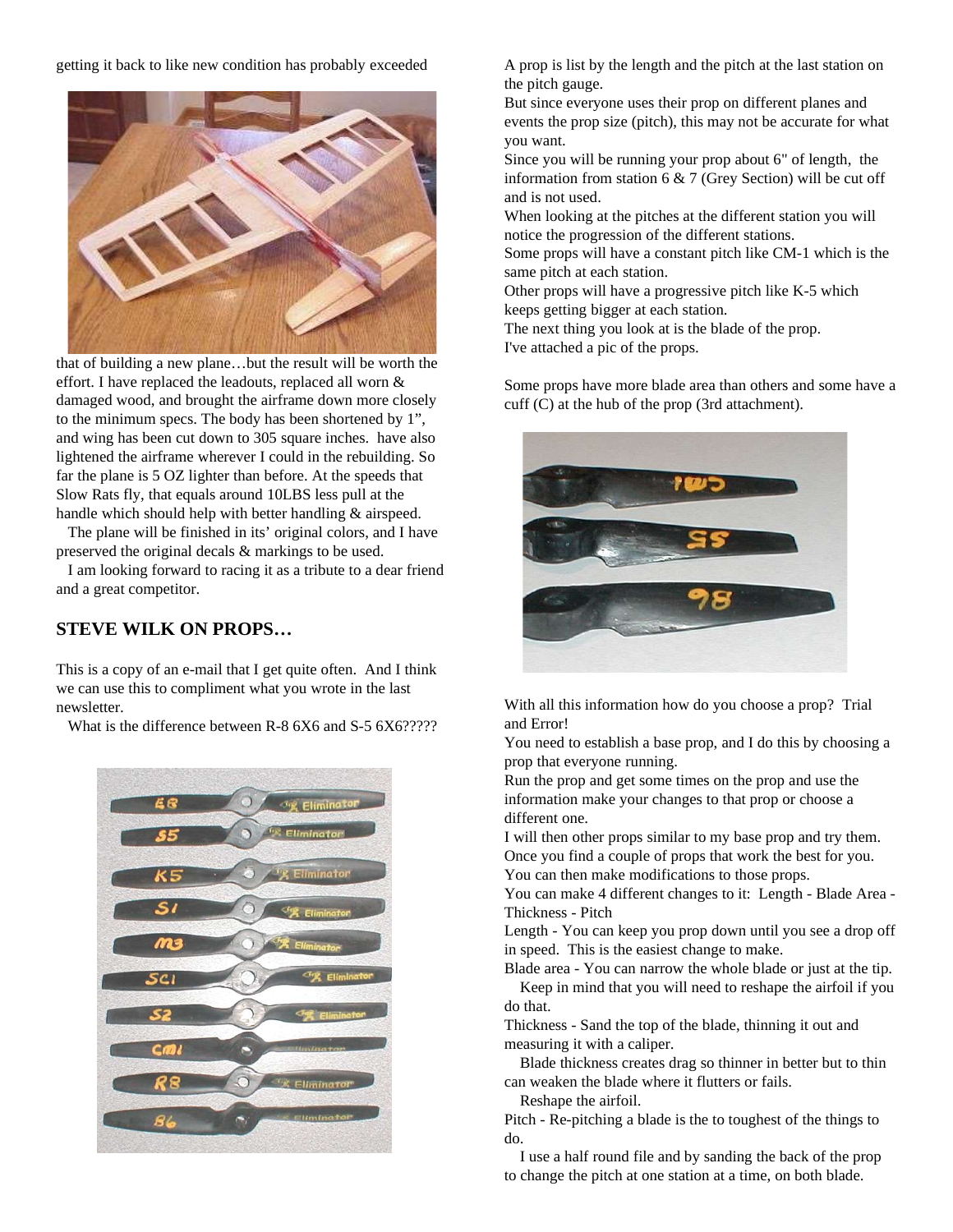Then sand the back of the whole blade so the that all the station flow together.

Some prop may not have enough thickness to the blade to re pitch it.

There is no magic prop for an event. Different plans, engines and engine set ups will use different props.

To maximize your speed, it requires a lot of testing of different props and taking notes on what works best for you. I hope this helps and doesn't overwhelm you. Keep sending me you questions or give me a call 763 531 0604 First what do the E-8, K-5, M-3, CM-1 mean? My labeling system helps me tell where the original prop came from K-5 started out as a Kelly prop. M-3 was a Mejzlik prop. CM-1 was a Chajka-Maznjak Team Race prop and the E-8 I not sure where I got that from (E - Eliminator). It was in from my collection of props that I picked up over the year that I decided to mold. All of the props have been modified in one way or another before I molded it. I don't use the names like Kelly of Mejzlik because some times they feel that I'm just copping their props.

Next what do I do, send you a check plus handling. Just send me a check for the total Plus \$4 for postage (priority mail). If you order is more than \$100 deduct 10%

Steve

#### **NORTH CENTRAL REPORT-STEVE WILK**

The snow is finally gone and the flying season is upon us. So we made our way to St Louis for our first contest of the season. And we found that the gremlins were hard at work this past winter. And even though I took the time to go through my planes, the gremlins won again. Dirt from my tank in my Goodyear had gotten in to my NVA and I had problems setting my needle. So I thought I'd go through the steps I take to prepare my planes before a contest.

The Plane - I start out by disassembling the whole plane. Anything that can be removed, is taken off the plane. I check over the whole plane to make sure the plane is structurally sound. Check around the tail, wing and nose looking for any stress cracks and making the necessary repairs.

Controls - Then I check the controls and making sure that everything is moving freely and tight.

Lines - I take this time to look at my lines. For those planes that I fly a lot I make new lines every year. Otherwise I check the ends looking for rust or corrosion, also keeping an eye out kinks or bends. If there is any doubt, replace them.

Next I start to reassemble the plane, checking everything as I put the plane back together.

Landing Gear - First I look over the landing gear for cracks and that the wheels spin freely. Also look for slop in the wheels and axels. If the wheels are too loose they can rub against your gear or struts causing the plane to turn in on the pilot on take off and landing. Also check you tail skid and tip skids. If they are loose or worn replace them.

Tank – Rinse it out and check to see if there is any dirt in it when you pour it out. If so, take the back of the tank off, if possible, and take a good look inside. You may have

take a tooth brush and some solvent and clean it out good. (This is what got me in St. Louis.) You may want to replace the tank if it is too far gone. Then pressure test the tank for leaks in water. I do this before every contest. I always seem to find at least one leak in one of the tanks. If you are using a rubber fast fill, replace it if it doesn't seal or if it feels tacky, as the rubber may be starting to break down. If you are using a mechanical fast fill, check the o-ring seal. If it looks bad or there is a ridge in the o-ring, it's time for a new one. Replace all fuel lines at the beginning of the season, and if you a using a filter, open it up and clean it out.

Shut Off – Check the tension in your shut off to make sure it is pinching your fuel line off completely. Also check to see that it is mounted securely.

Engine – Did you oil it up the last time you ran it? Do the bearings feel like they are in good condition? Every couple of seasons I replace the bearings which brings back some life to my motors. Does the compression feel good? Check all the bolts to make sure they are tight. Do you have a good supply of Plugs and Props?

Props - Check your props from last season. Look for stress cracks and splitting on the ends and check the balance. You might even look at trying something new.

Spare Parts – I always try to bring enough spares parts in case something unexpected happens. Extra nuts and bolts, fuel line, fast fill, engine parts, prop nuts & washers, NVA, head shims, plugs, props and anything else that I can think of. If you happen to forget something come see me, there is a good chance that I can help you out.

Support Equipment – Is your battery charged? Are your glow plug clip / hot thumb or fingers in good condition? Don't forget your filler bulb, basic tools, knee pads and helmet.

Pilot – Pitman – Practice, Practice, Practice – This what really makes the difference in making it to the finals. Practice before the contest and get some test flights in before the event starts. Put up some hot laps and check your needle setting. Be prepared when they say go, it will make it a lot more fun and competitive.

One last word. I really enjoy sharing the hobby with my Dad (Tom), my Daughter (Ashley) and my Wife (Becky) along with all the friends at the contests. But there was several times at the St Louis Contest that I thinking of Jerry (the Who) Meyers. We lost him last summer at the Nats and he was always a joy to be around. This is a fun hobby but it is the people that really make great. So let's have some fun, fly hard and enjoy our friends. Remember the Who!

Steve Wilk – the Eliminator swilk@cpinternet.com

Never Give Up Never Slow Down Never Grow Up Never Die Young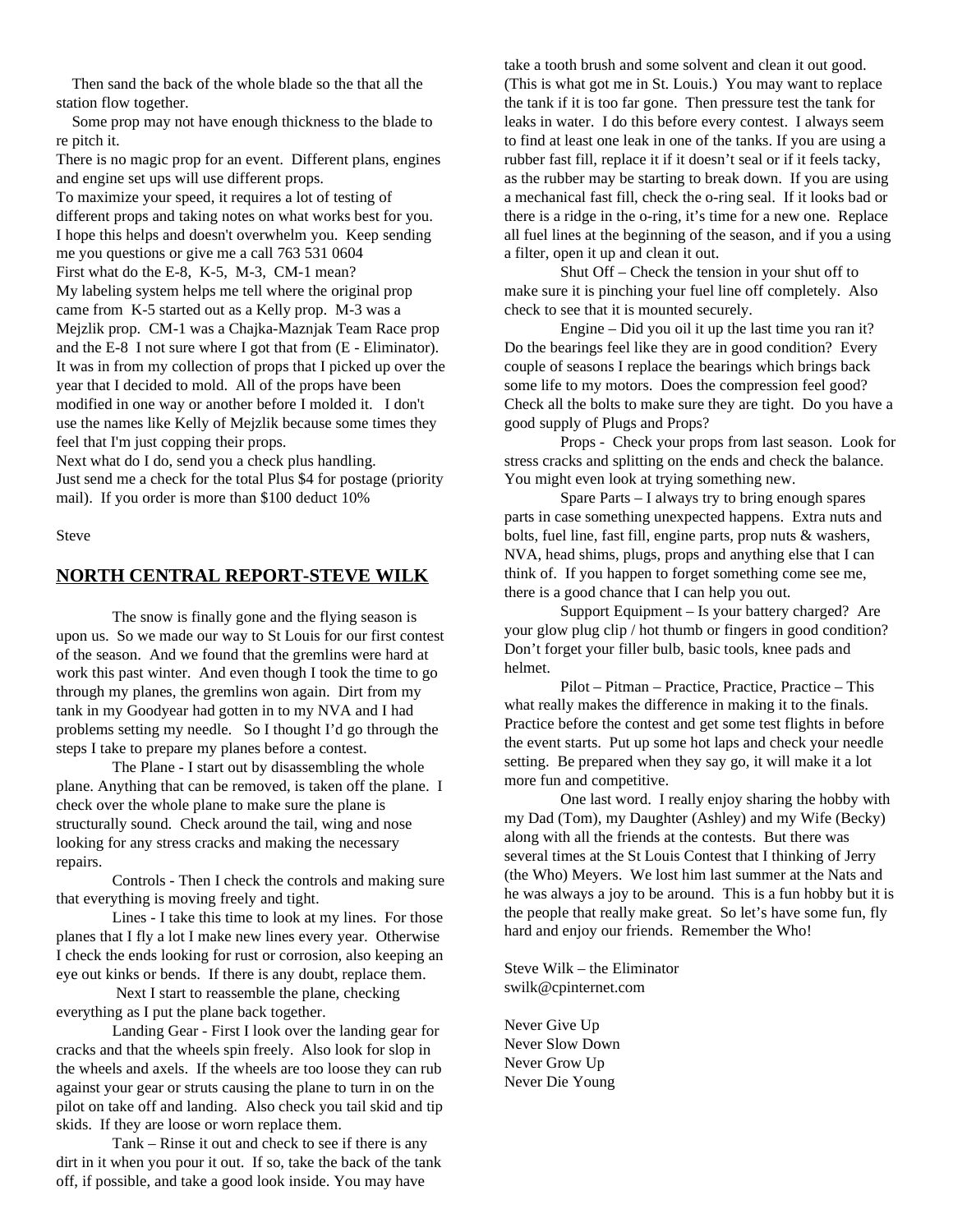# **2004Contest Calendar**

*NOTE!!* Confirm dates, locations & events with the CD or contact listed below. NCLRA cannot be held responsible for changes, errors, omissions, etc.

#### **CAROLINA CLASSIC-JUNE 5 TH WAYMER FIELD, HUNTSVILLE N.C.**

Fox Racing. CD Bill Francis (704) 872-2578 Email bill\_francis@netzero.com

#### **SCAR Race #4: Pre-Nats Warmup**

**June 20 , Whittier Narrows, CA**

Events: NCLRA Classic B Team Race, NCLRA Quickie Rat, . 15 Rat,F2CN CD Jim Holland,Phone 209-726-0357 Email jgmholland1959@yahoo.com

#### **DALLAS AERO SUMMER HEAT June 19-20**

JUN 19-20--Dallas, TX (AAA) Dallas Aero Summer Heat. Site: Hobby Park, Dallas, TX (Garland Rd and Northwest Highway). Events: 313, 319, 320,324-326 (JSO) 323 (JS)(O); Goldberg Race, Sport Goodyear, Quickie Rat.CD: Philip Nickles, 6640 Champion, Midlothian, TX 76065 Day Phone: 972-223-2311 Eve Phone: 972-223-2311 E-Mail: phillipnickles@sbcglobal.net Sponsor: Dallas Model Aircraft Association #1902.

#### **MONTEZUMA, IOWA JUNE 26 &27**

29 TH Annual Sig contest Stunt, Skyray racing. **MUNCIE, IND-WORLD C/L CHAMPIONSHIPS JULY 4-10 AMA NATIONAL SITE**

#### **MUNCIE, INDIANA U.S.NATIONALS JULY 11-16 AMA NATIONAL SITE**

Sun- NCLRA Fox (Noon) Mon-F2C, F2CN Tues-AMA Goodyear, 'B" Team Race Weds-AMA Slow Rat, NCLRA Clown Thurs-AMA .15 Rat, NCLRA Texas Quickie Rat Fri-Mouse 1, Mouse 2

#### **MUNCIE, INDIANA AUG 7 &8**

AMA National site FCM Speed & Racing, Goodyear, NCLRA Fox, NCLRA Quickie Rat. CD Allen Goff 765-759-7473

#### **SCAR RACE #5 FUN IN THE SUN**

#### **August 22, Whittier Narrows, CA**

Events: Mouse I, SCAR Goodyear, SCAR Formula Unlimited, NCLRA Quickie Rat Event Director: Jim Holland (209) 726-0357 E-Mail: jgmholland1959@yahoo.com

#### **DALLAS, TEXAS SEPT 4-5**

#### **Charles Ash Memorial**

Racing events will be held on Saturday the 4th. Site: Hobby Park

Bill Bischoff CD, 2609 Harris Dr. Garland TX 75041 972- 840-2135

Events: Slow Rat, Goldberg, TQR, Sport Goodyear and Mouse I

#### **AURORA, IL MUNICIPAL AIRPORT SEPT 5 TREETOWN ANNUAL CONTEST**

Goodyear, Treetown Fox, NCLRA Fox. CD Bill Calkins Email clflyer@mchsi.com

# **JERRY WHO MEMORIAL FOX RACE**

**OCTOBER 3, FERMILAB,BATAVIA, IL.** Treetown rules (Skyray/Buster etc) 350 lap 5 pits Glen Lee CD 630-879-2558

#### **SCAR Race #6: Virgil Wilbur Memorial**

#### **October 23 – 24, Whittier Narrows, CA** Events:

Saturday October 23: AMA Scale Race, SCAR Formula Unlimited, NCLRA .15 Rat, NCLRA Flying Clown Sunday October 24: Mouse I, SCAR Goodyear, NCLRA Fox Race, NCLRA Quickie Rat Event Director: Jim Holland (209) 726-0357 E-Mail: jgmholland1959@yahoo.com

#### **SCAR Race #7: Toys for Tots**

**December 5, Whittier Narrows, CA** Events: NCLRA Fox Race, SCAR Goodyear, SCAR Formula Unlimited, NCLRA Quickie Rat Event Director: Jim Holland (209) 726-0357 E-Mail: jgmholland1959@yahoo.com

#### **NATIONAL RECORDS**

#### **SLOW RAT**

|  | JR (70 LAP) 5:16.20 SCOTT MATSON | 7/10/00 |
|--|----------------------------------|---------|
|  | (140 LAP) 6:47.37 SCOTT MATSON   | 7/10/00 |
|  | SR (70 LAP) 4:29.63 HOWELL PUGH  | 7/20/94 |
|  | (140 LAP) 10:58.47 DOUG SHORT    | 7/10/00 |
|  | OP (70 LAP) 2:36.31 BOB OGE      | 7/18/91 |
|  | (140 LAP) 5:24.94 MIKE GREB      | 7/19/90 |
|  |                                  |         |

#### **½ A MOUSE 1**

|  | JR (50 LAP) 2:37.57 SCOTT MATSON   | 7/15/99 |
|--|------------------------------------|---------|
|  | (100 LAP) 5:17.68 SCOTT MATSON     | 7/17/99 |
|  | SR (50 LAP) 2:44.68 DAVE ROLLEY JR | 7/15/99 |
|  | (100 LAP) 5:20.11 D.J. PARR        | 7/16/98 |
|  | $\Omega$                           | 711010  |

OP (50 LAP) 2:14.35 RYAN/MCCARTHY 7/13/01 (100 LAP) 4:22 RYAN/GIBEAULT 7/15/99

#### ½ **A MOUSE 2**

OP (70 LAPS) 3:01.24 MACCARTHY/KERR 7/11/03 (140 LAP) 7:16.03 WHITNEY/HALLAS 7/11/03

#### **SCALE RACING**

|  | JR $(70$ LAP $)$ 2:50.65 BOB FOGG III | 7/16/91 |
|--|---------------------------------------|---------|
|  | $(140$ LAP $)$ 6:08.55 BOB FOGG III   | 6/23/92 |
|  | $SR(70 LAP)$ 3:15.12 DOUG SHORT       | 7/11/00 |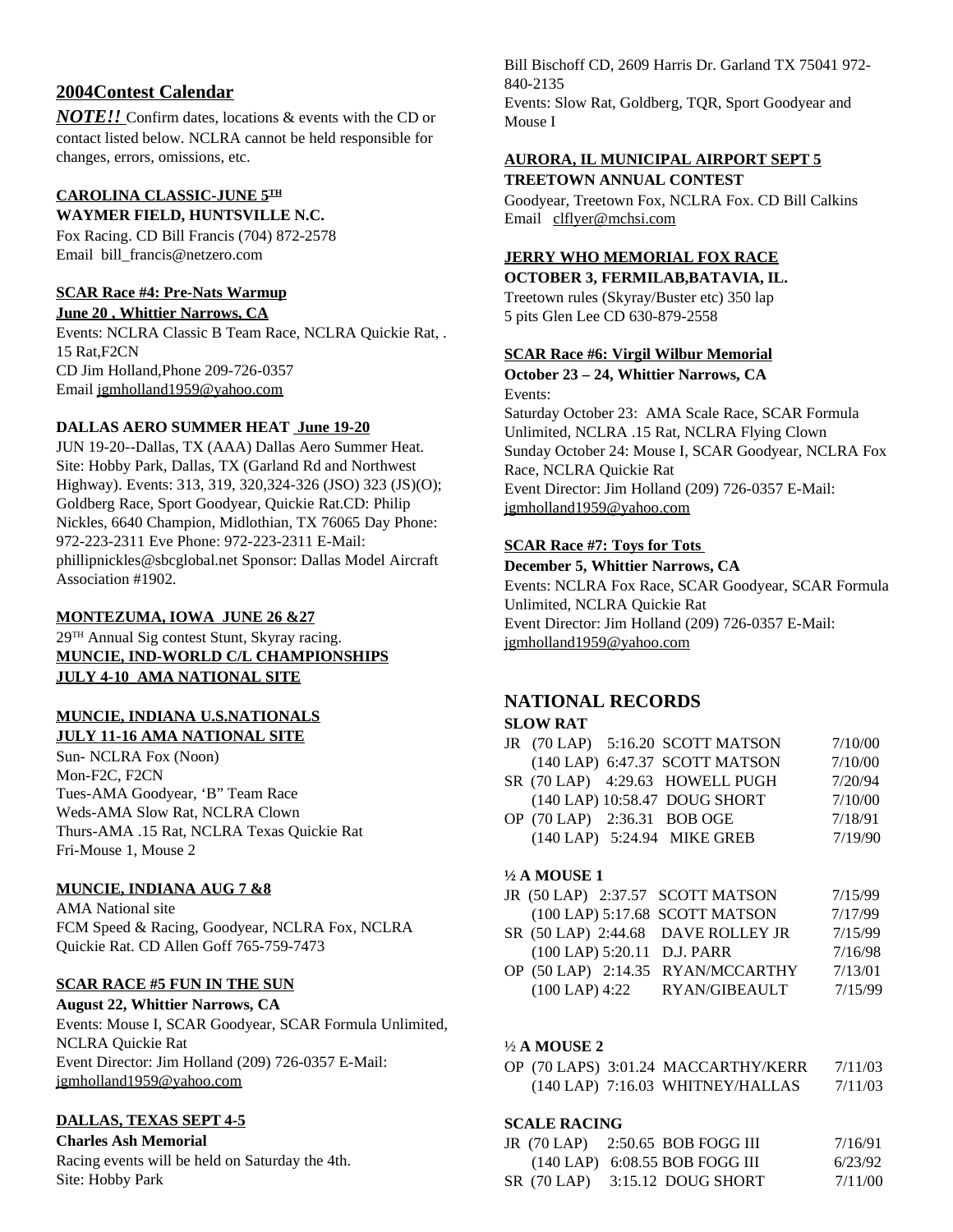|  | $(140$ LAP $)$ 5:40.05 BOB FOGG III | 7/11/95 |
|--|-------------------------------------|---------|
|  | OP (70 LAP) 2:39.38 WILLOUGHBY/OGE  | 7/15/97 |
|  | $(140$ LAP $)$ 5:33.04 BOB FOGG II  | 7/16/91 |

#### **F2C TEAM RACING**

OP (100 LAP) 3:16.7 ASCHER/ASCHER 7/19/02 (200 LAP) 6:57.36 LAMBERT/BALLARD 7/15/98

#### **'B" TEAM RACING**

| OP (35 LAPS) 1:32.71 VIC GARNER     | 7/09/03 |
|-------------------------------------|---------|
| (70 LAPS) 3:30.75 TOM SCHAEFER      | 7/09/03 |
| $(35+70$ LAPS) 5:09.48 TOM SCHAEFER | 7/09/03 |
| (140 LAPS) NO RECORD ESTABLISHED    |         |

#### **RAT RACING (.15 RULE)**

OP (70 LAP) 2:46.50 MCCARTHY/LAMBERT 7/10/03 (140 LAP) 5:58.75 MCCARTHY/LAMBERT 7/10/03 JR-SR NO RECORD ESTABLISHED

#### **NCLRA FOX**

|  | JR (100 LAP) 5:57.11 SCOTT MATSON              | 7/11/99 |
|--|------------------------------------------------|---------|
|  | $SR(100$ LAP $)$ 5:28.09 SCOTT MATSON          | 7/16/02 |
|  | OP $(100$ LAP) 5:37.41 MCDONALD/MATSON 7/11/99 |         |

#### **NCLRA CLOWN**

|  | OP (15 MINUTES) 297 LAPS DAVE HALLAS 7/7/03  |  |
|--|----------------------------------------------|--|
|  | OP (7 ½ MINUTES) 154 LAPS DAVE HALLAS 7/7/03 |  |

#### **NCLRA TEXAS QUICKIE RAT**

|  | SR (70 LAPS) 3:04.22 SCOTT MATSON  | 7/12/01 |
|--|------------------------------------|---------|
|  | SR (140 LAPS) 6:20.20 SCOTT MATSON | 7/12/01 |
|  | OP (70 LAPS) 3:00.58 JOHN MCCULLOM | 7/10/03 |
|  | (140 LAPS) 6:21.34 MIKE GREB       | 7/10/03 |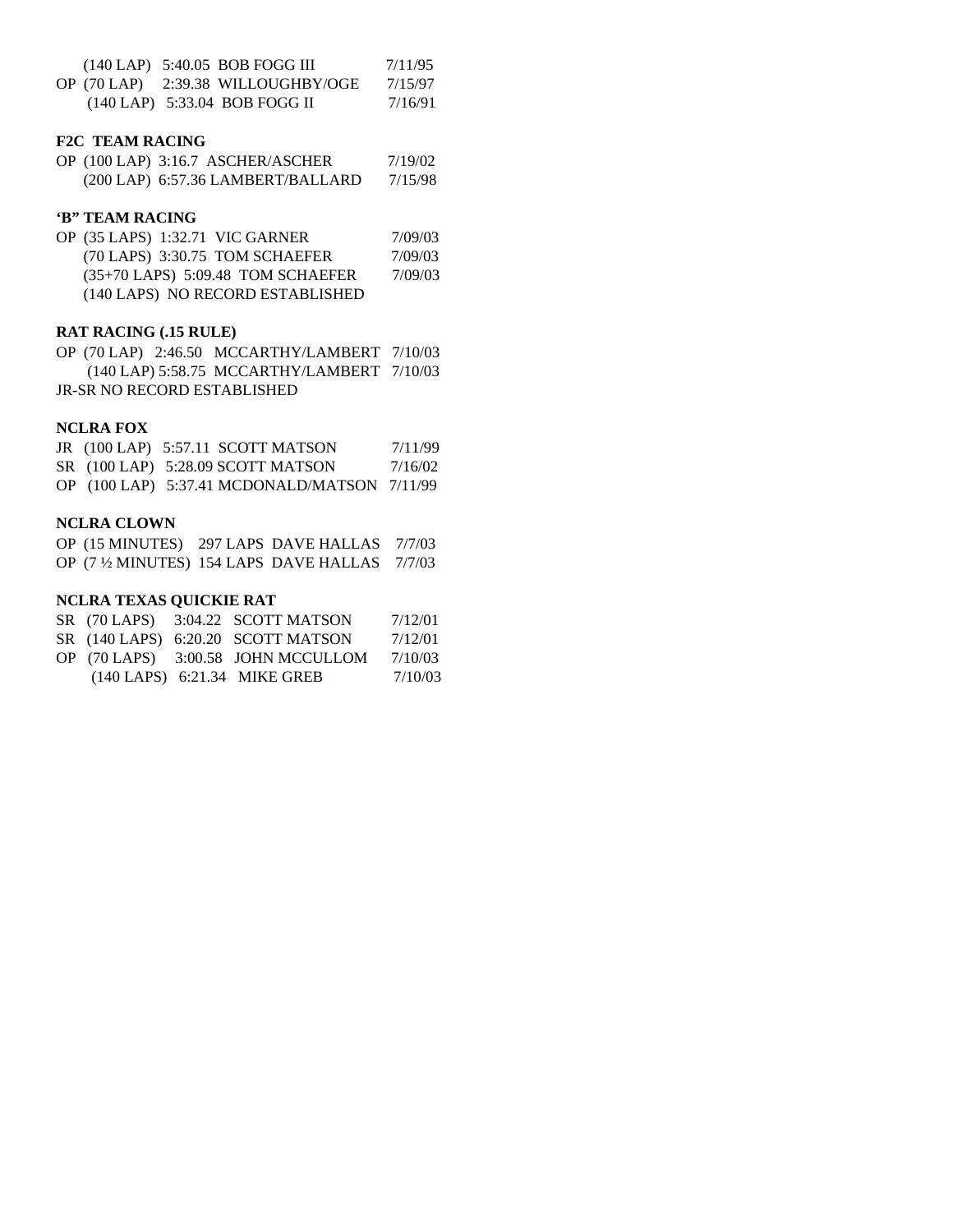# **SUPPLIERS**

#### **B & L HOBBIES**

7606 Weymouth Rd., Hammonton, NJ 08037-3404 Harters Speed Pans, T/R Pans, Rev-Up & Top Flite Speed Props, Torque Units and more (Paul Haley) 609-567-9365

#### **CS ENGINES AMERICA**

113 North Chase Ave., Bartlett, IL 60103 G/Z .049/.061 Engines; sales, service & parts. Engines available in both normal and pipe timed configurations. (Bill Hughes)

e-mail williamhughes4@comcast.net 630-736-6036

#### **DARP**

31052 Mason St. Livonia, MI 48154 DARP Magnesium Speed Pans for all classes including A, B, D, F-40, 21-S, and 21 Proto. (Barry Tippett) e-mail: btippett@ameritech.net 734-266-7290

#### **ELIMINATOR PROPS**

Steve Wilk 3257 Welcome Ave. N. Crystal, MN 55422 763-531-0604 e-mail swilk@cpinternet.com

#### **STEVE EICHENBERGER**

Custom Fiberglas Performance Props: Moulded tops. Steve Eichenberger 480-730-0016

#### **GILLOTT RACING PRODUCTS**

Custom engine reworking, hard chroming Tim Gillott 1063 Harding St. Salinas, CA,93906 Phone 831-449-2052

#### **LONESTAR BALSA**

115 Industrial Lancaster, TX 75134 Info 972-218-9663 Order 800-687-5555 Fax 972-218-9211 http://www.Lonestar-Models.com Contest balsa, full line of Control line supplies.

#### **MBS Model Supply**

PO Box 282 Auburn KS 66402 Contact Melvin Schuette 1-785-256-2583 Solid Wire Sets and other C/L needs

#### **MCDONALD RACING**

Dave McDonald PO Box 384 Daleville, In, 47334 DMcD143@aol.com Hard to find racing items, kits, shutoffs

#### **MEJZLIK MODELLBAU**

Borova 14, 64400 BRNO Czech Republic Distributors of PROFI line of Russian FAI speed gear. PROFI Engines, Pipes, Pans, Props, Tanks, Handles and FAI Speed Models in kit form or ready built. (Tomas Mejzlik) Phone: 420-5-432-18888 Fax: 420-5-432-18880 e-mail mejzlik@brno.comp.cz

#### **MODEL ENGINE SPECIALTIES**

15477 Owens Rd Hinckley, IL 60520 Custom engine reworking, liners chromed and honed to your specs, racing parts. (Bob Oge)

#### **MODEL RACING SERVICES**

P.O. Box 976 Cranbourne 3977 Australia Bellcranks, Monoline Torque Units, Counterweights, Custom Venturis, Glow Head Inserts, Line Reels, and many other handy items. (Robin Hiern) Phone 059-96-0339

#### **NELSON COMPETITION ENGINES**

121 Pebble Creek Lane Zelienople, PA 16063 Manufacturer of NELSON Racing Engines and parts, FAI Pans for F2A & FIC Custom Button Heads, Nelson Glow Plugs, many other specialty engine items. (Henry Nelson) Phone: (724) 538- 5282 e-mail: nelcomp@fyi.net



# **ZZ PROP**

1073 Windemere Dr. Salem, OR 97304 Full line of quality Glass & C/F Props for C/LSspeed & Racing. (Mike Hazel) 503-364-8593

#### **For Sale, Texas Quickie Rat engines…**

Quickie Rat engines. K&B .40s Race prepared with All the go-fast modifications that I know of. Call or email;

Vicgarner@aol.com or 925-447-3786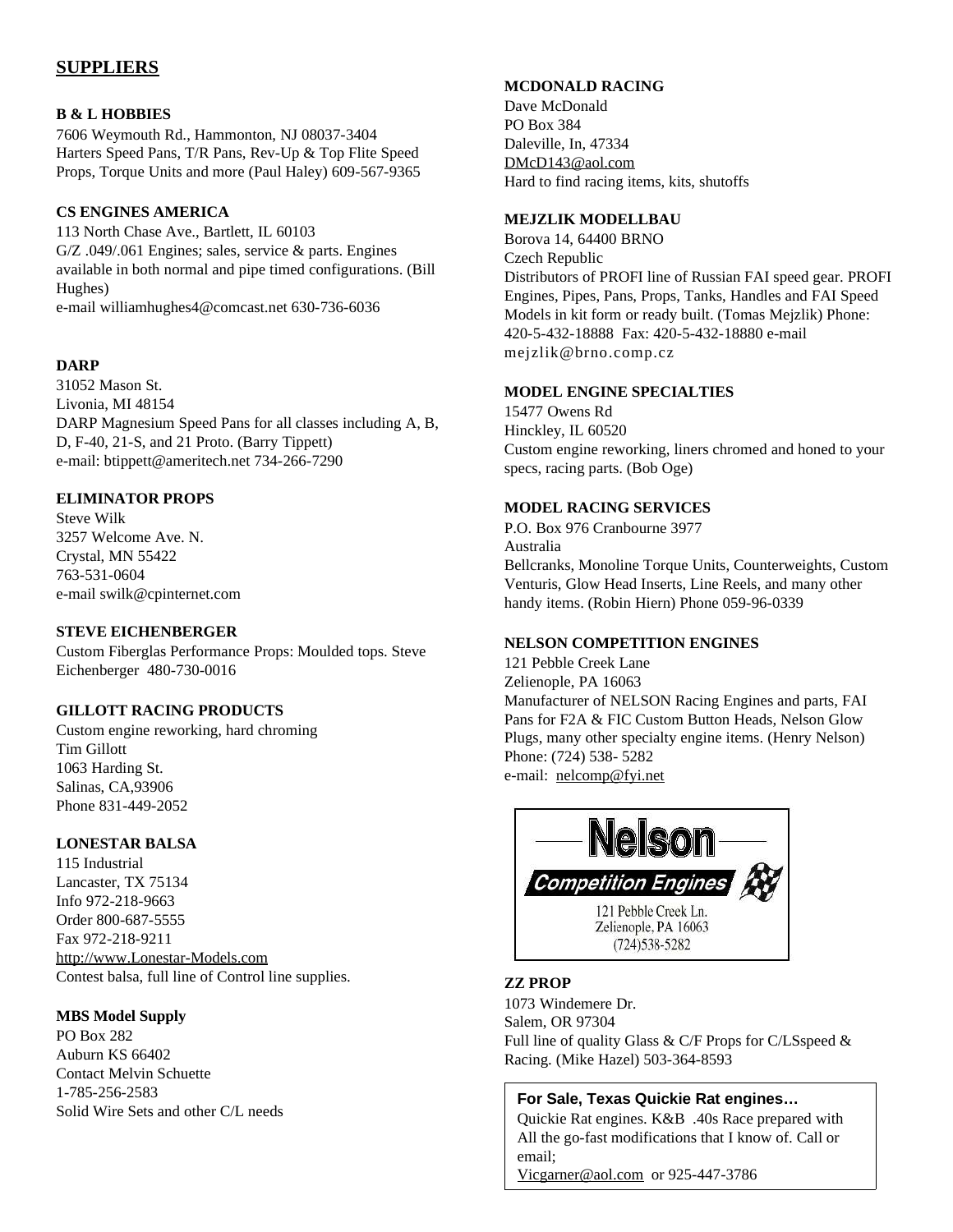# **STREAKER MOUSE ½A**

*Courtesy of Steve Wilk*